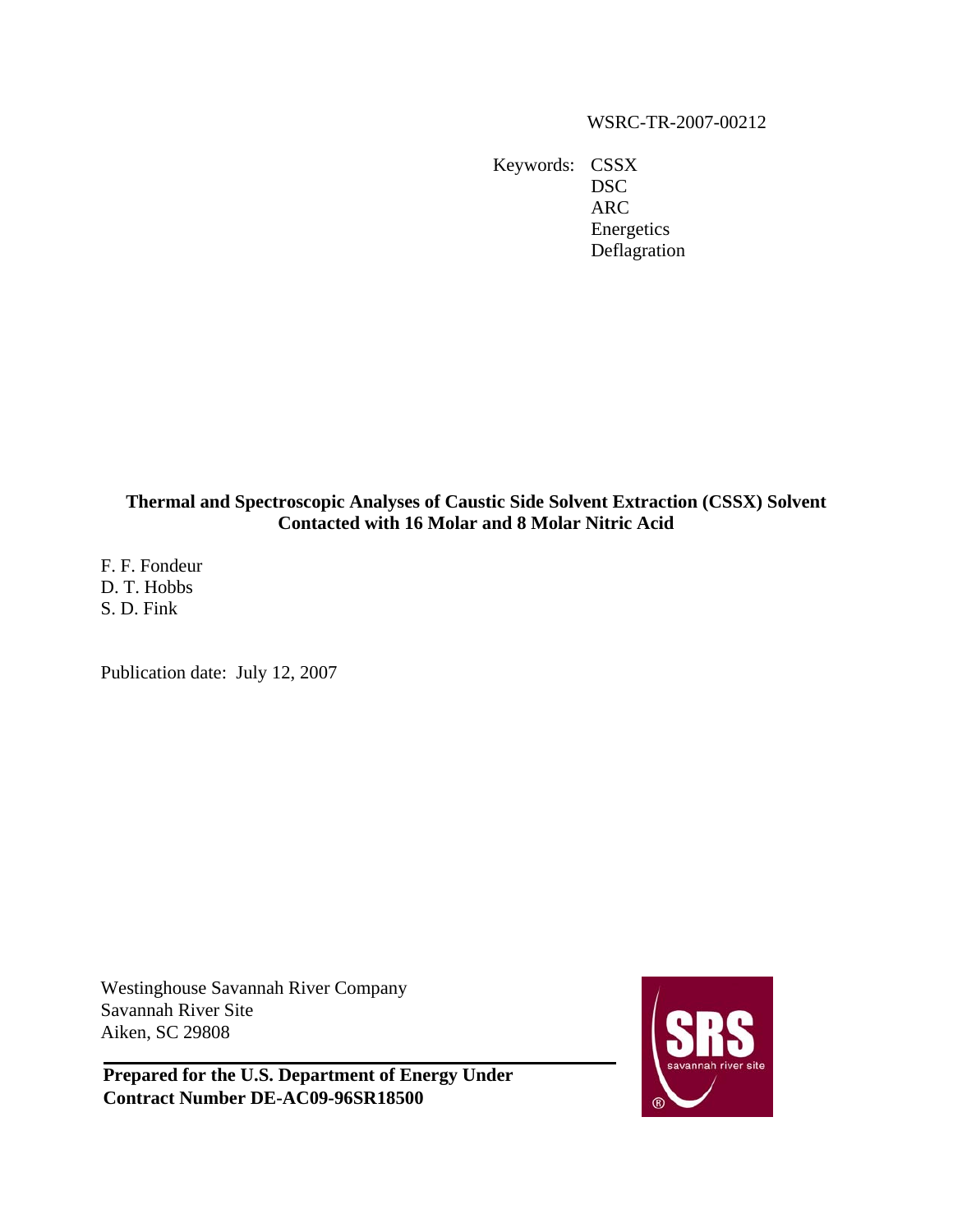Approvals

Authors

| F. F. Fondeur, Separation Science and Programs                                              | Date |
|---------------------------------------------------------------------------------------------|------|
| D. T. Hobbs, Separation Science and Programs                                                | Date |
| S. D. Fink, Manager, SRNL, Separation Science and Programs                                  | Date |
| <b>Technical Evaluator</b>                                                                  |      |
| M. R. Poirier, Proc Separation Science and Programs                                         | Date |
| Management                                                                                  |      |
| J. C. Griffin, Deputy Manager, SRNL<br><b>Environmental and Chemical Process Technology</b> | Date |
| <b>Customer Concurrence</b>                                                                 |      |
| E. A. Brass, ARP and SWPF Engineering                                                       | Date |
| W. L. Isom, Jr., Manager, Salt Disposition Engineering                                      | Date |
| R. H Young, Progam Manager B, Analytical Laboratories Project                               | Date |
| E. T. Sadowski, Chief Scientist, Analytical Laboratories Project                            | Date |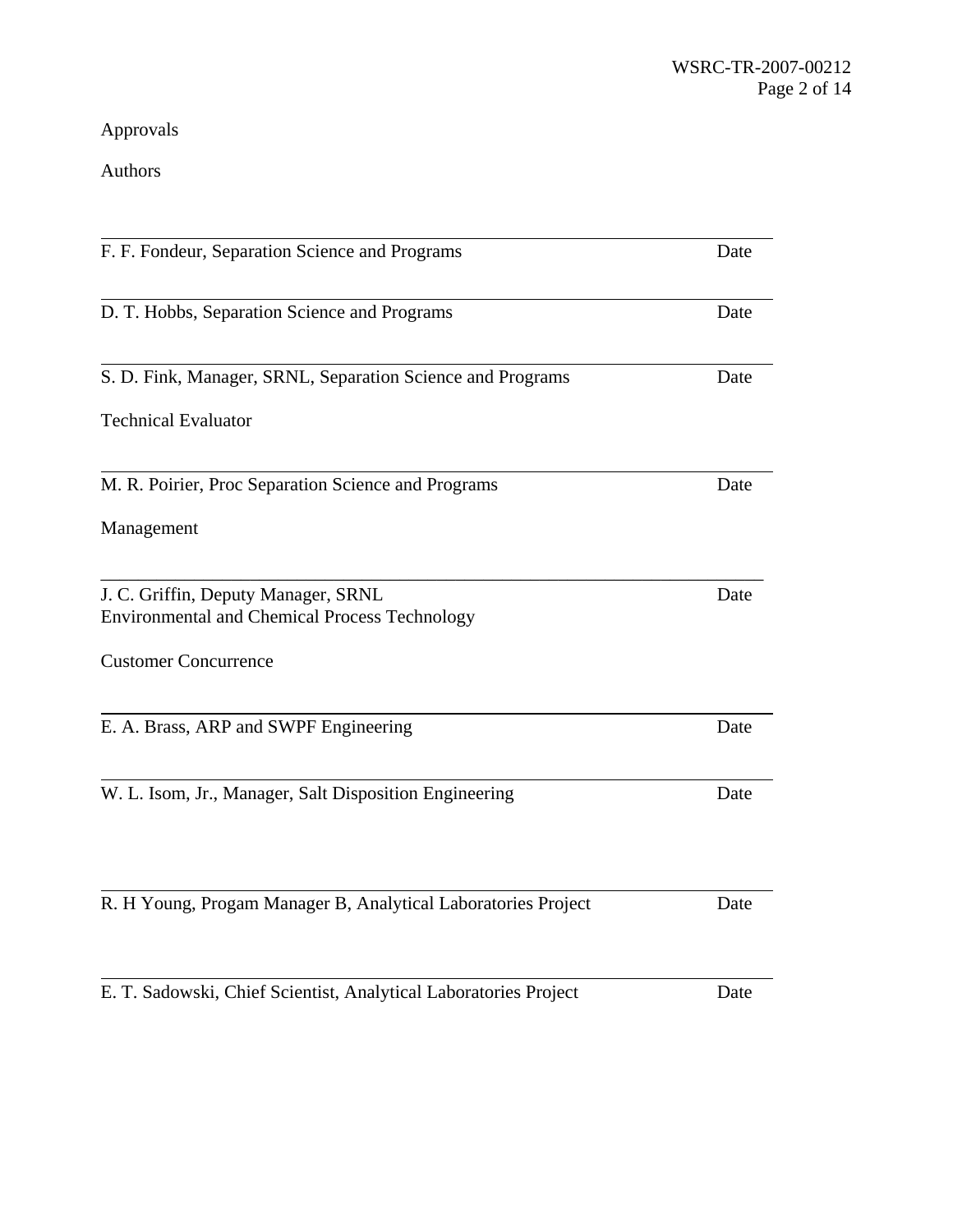## **Summary**

Thermal and spectroscopic analyses were performed on multiple layers formed from contacting Caustic Side Solvent Extraction (CSSX) solvent with 16 M or 8 M nitric acid. A rapid (i.e., minutes to hours) chemical reaction occurs between the solvent and 16 M or 8 M nitric acid as evidenced by color changes and the detection of nitro groups in the infrared spectrum of the aged samples. Thermal analysis revealed that decomposition of the resulting mixture does not meet the definition of explosive or deflagrating material.

# **Introduction**

After chemical analysis, Analytical Laboratories plan to discard aqueous residues from Modular CSSX Unit (MCU) sample analysis through the existing drain system. While the typical aqueous residue will contain only entrained CSSX solvent, Analytical Laboratories must also plan for the possibility of inadvertent discharge of pure solvent to the drains. The components and their concentrations are shown in Table 1 for CSSX solvent. Other discards to the drain system may include 8 to 16 M nitric acid, especially during evolutions to flush the lines and tanks. Hence, there is a possibility that CSSX solvent (whether entrained or pure) may contact concentrated nitric acid solution and yield energetic compounds and produce gases from the resulting reaction. An examination of the molecular structure for the CSSX solvent components in Table 1 clearly show both the modifier and the extractant contain benzene rings susceptible to nitration. To this end, SRNL conducted contact tests of 16 M and 8 M nitric acid with CSSX solvent and monitored the system for reactions and formation of energetic materials. Additional work in progress examines the interaction of the solvent with 1 M and 3 M nitric acid.

| Table 1. Component concentration of CSSX solvent                        |                              |  |  |
|-------------------------------------------------------------------------|------------------------------|--|--|
| Component <sup>a</sup>                                                  | Concentration                |  |  |
| $\overline{\text{BOBC}}$ alix $\text{C6}^{\text{\textcirc}}$ extractant | $0.007$ M (~ 1 wt %)         |  |  |
| $Cs$ -7SB modifier                                                      | $0.75$ M ( $\sim$ 29.8 wt %) |  |  |
| Trioctylamine                                                           | $0.001 M$ (~ 0.1 wt %)       |  |  |
| Isopar <sup>®</sup> L                                                   | $(69.1 \text{ wt } %%)$      |  |  |

# **Experimental Testing Description**

 $\overline{a}$ 

SRNL personnel contacted CSSX solvent with either 16 M or 8 M nitric acid at a ratio of one to three, by volume, in square bottles. With this ratio, the reaction is not reactant limited and sufficient quantities of degradation products are available for the different analytical tests. Also, contact without mixing guarantees high spatial concentration of nitrated material. Mixing increases the rate of formation but does not increase the degree of nitration. Moreover, the nitrated material is dispersed over a larger volume of aqueous solution with agitation which would decrease the likelihood of self-initiating reactions.

The researchers monitored the bottles by visual observations (photographs) and measured the solution color by UV-vis (ultraviolet-visible) spectroscopy. In addition, they measured various fractions from the reaction bottles using Fourier transform infrared spectroscopy (FTIR) and nuclear magnetic resonance (NMR) spectroscopy. These two techniques provide insight into the molecular structure of the organic molecules present in the respective layers.

For thermal characterization, the United Nations (UN) recommends that at least three explosion tests be conducted to determine the explosion hazard of substances (see Figure 1). These tests were designed to

<span id="page-2-0"></span><sup>&</sup>lt;sup>a</sup> BOBCalixC6<sup>®</sup> is a calix[4]arene-crown-6 extractant. Cs-7SB is the alkylphenoxy alcohol modifier (1-(2,2,3,3tetrafluoropropoxy)-3-(4-*sec*-butylphenoxy)-2-propanol.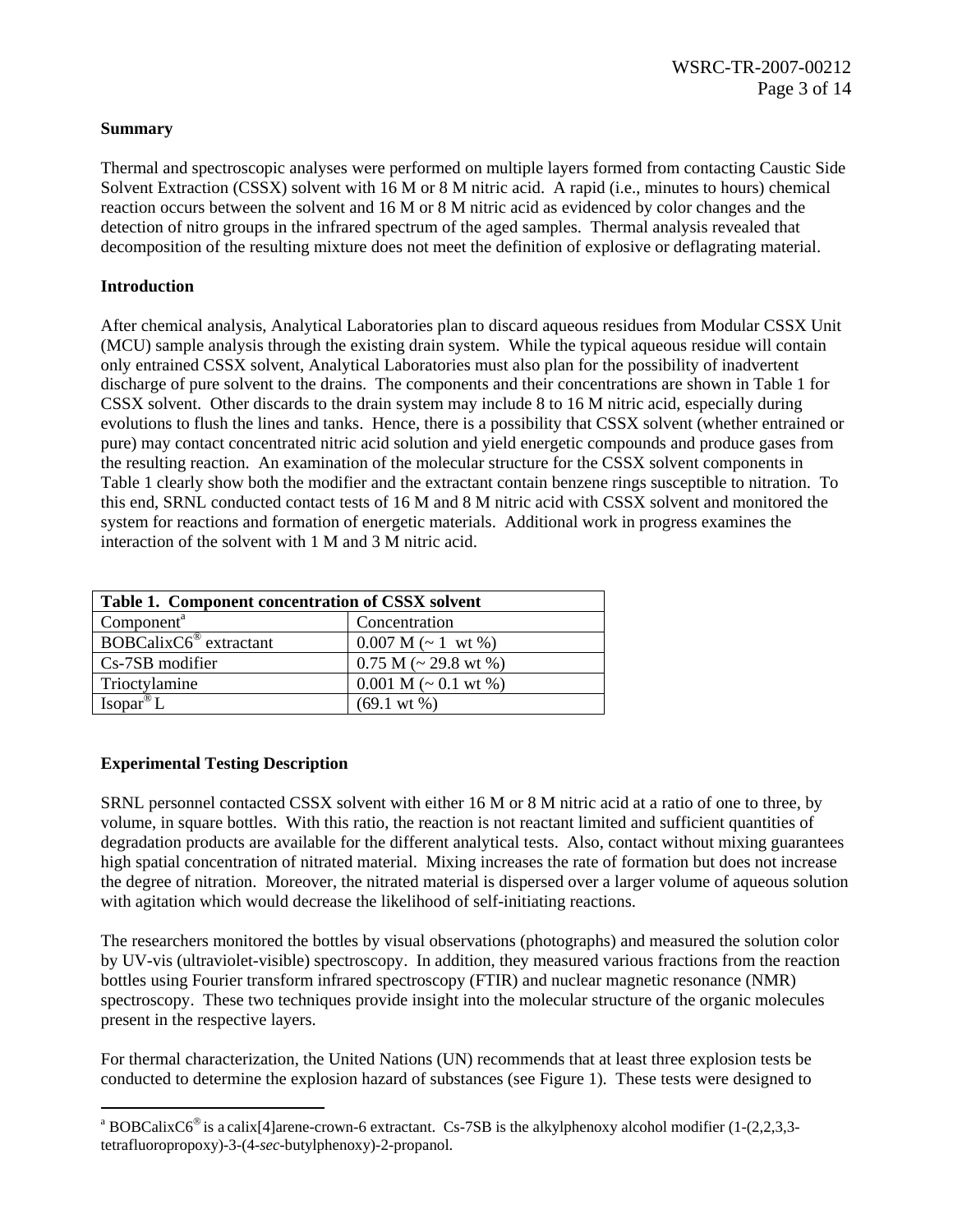## WSRC-TR-2007-00212

### Page 4 of 14

assess hazards to the safe transportation of substances. The three tests recommended include the GAP test (for testing the propagation of explosion), Koenen test (for testing thermal sensitivity in enclosures), and the Time/Pressure test (for testing deflagration behavior in a closed enclosure). Both the Koenen and Time/Pressure tests are applicable to determining the thermal sensitivity and consequence of decomposition of energetic materials resting in a drainage piping system.



Figure 1. Three explosive tests recommended by the UN for testing substances.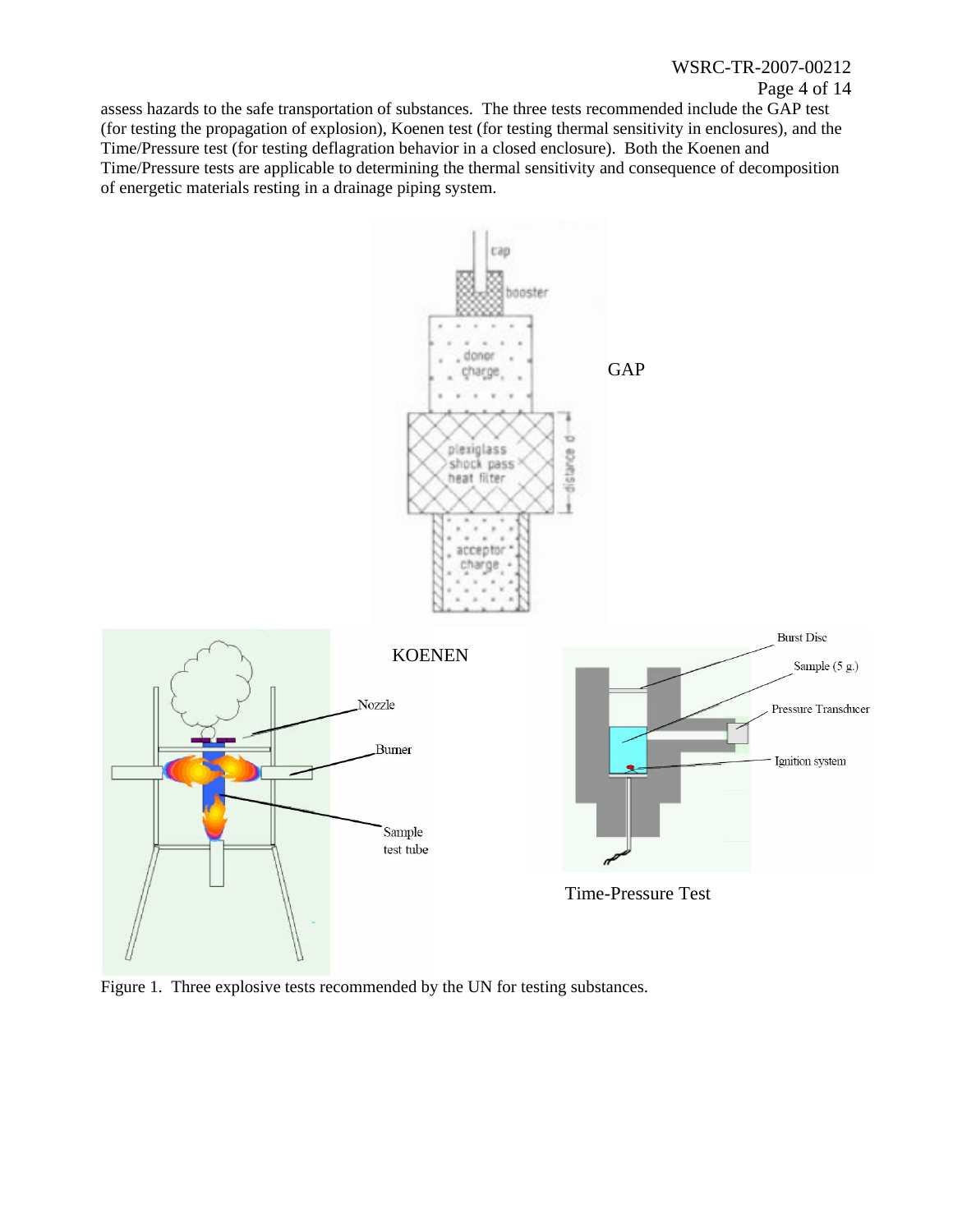SRNL currently has a Differential Scanning Calorimeter (DSC) that is more sensitive in detecting heat and heat rate than the instruments used in the UN recommended tests. Fortunately, correlations have been established between the results from the UN tests and DSC results with known explosives that can be used to evaluate the thermal hazard of unknown materials.<sup>[1](#page-13-0)</sup> To determine the thermal behavior of the samples, personnel removed portions from the organic, interface and aqueous layers from the bottle and analyzed them by DSC to detect the formation of energetic compounds (indicated by presence of exothermal events in the scanning).

To examine the rate of gas generation from the decomposition reaction, personnel added 1 wt % acidcontacted, or "aged", organic from the interface layer to organic-contacted, or "aged", nitric acid (i.e., 16 or 8 M nitric) and adiabatically heated the mixture in an Accelerated Rate Calorimeter (ARC). This ratio of "aged' organic to "aged" nitric acid is well above the ratio expected for the organic in the Analytical Laboratories drain system. The ARC provides data on the highest pressure and temperature reached as well as the rate of pressurization and heating from any self-heating reactions. Both thermal analysis methods are typically used to determine the thermal hazards of materials.

## **Results and Discussion For Spectroscopic and DSC Analyses**

Figure 2 shows chronometric progression of the color change observed when the solvent is in contact with 16 M or 8 M nitric acid. Figure 2 clearly shows the reaction occurred much faster in the 16 molar nitric acid contact test leading to formation of visible  $NO<sub>x</sub>$  gases (after 24 hours). The effect of lower nitric acid molarity (such as 8 M) is slower kinetics but we suspect that the final products and reactivity will be similar for the 8 M as in the 16 M nitric acid.



**Figure 2. Picture of MCU in 16 M nitric acid (left bottle) and 8 M nitric acid (right bottle).**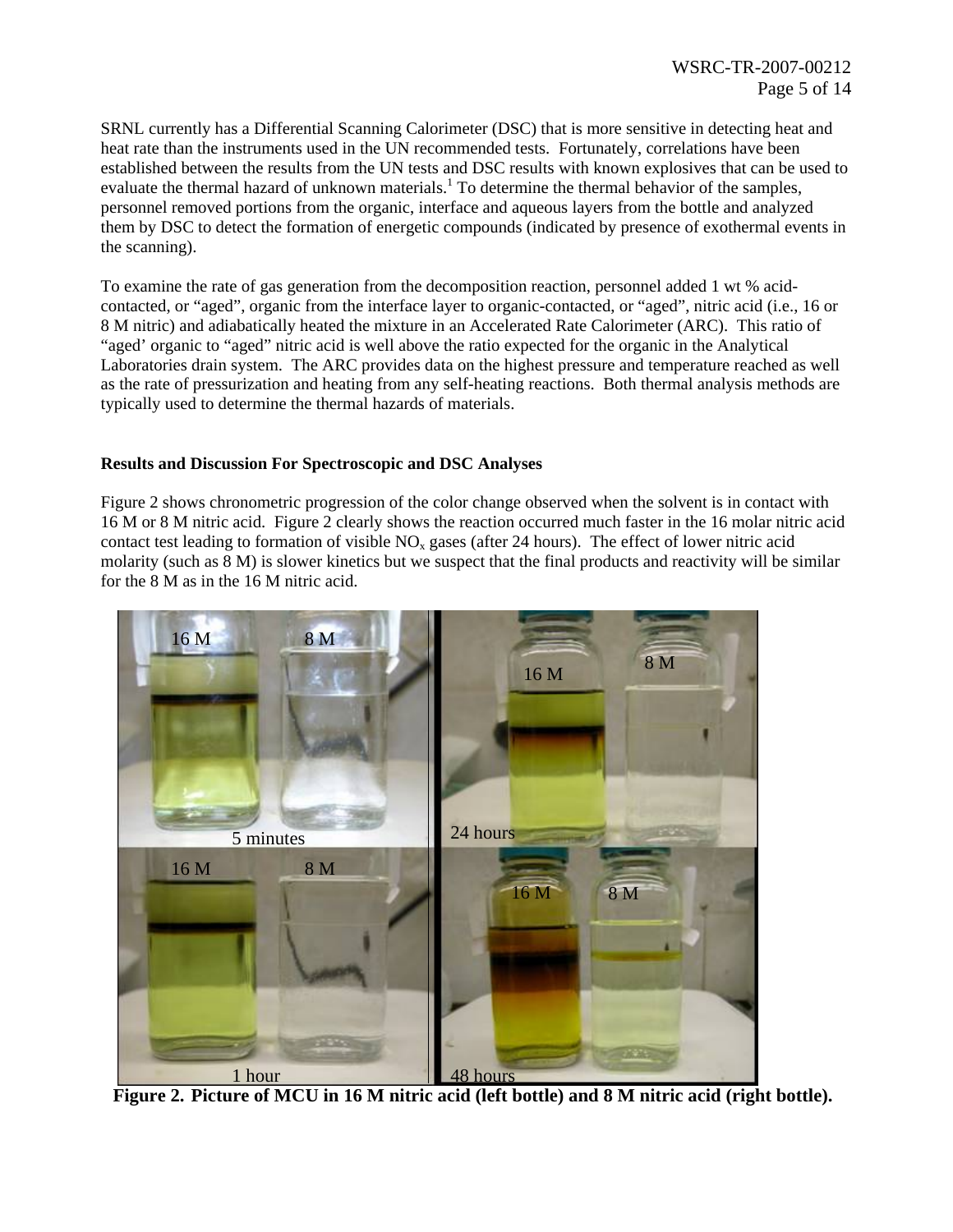# WSRC-TR-2007-00212

#### Page 6 of 14

An infrared spectrum of the visible red-orange layer in the interface of CSSX solvent with 16 M nitric acid revealed the presence of the  $NO<sub>2</sub>$  molecular group as shown in Figure 3. Inspection of Figure 3 reveals the selective nitration of the modifier (Cs-7SB); the BOBCalixC6<sup>®</sup> extractant is not believed to contribute nitrated degradation products due to its unfavorable carbon-hydrogen-oxygen ratios and low concentration in CSSX solvent. The  $NO<sub>2</sub>$  peak at 1533 cm<sup>-1</sup> indicates an aromatic ring nitration and not an aliphatic nitration on the modifier (i.e., absorption is expected between 1601 and 1534 cm<sup>-1</sup> for aliphatic nitro groups).<sup>[2](#page-13-1)</sup> The spectra also show the solvent layer from the test bottle is depleted in modifier (top spectrum in Figure 3). This indicates selective nitration/oxidation of the modifier. No low molecular weight molecules such as tri-nitrotoluene (TNT) were observed in Figure 3. The infrared absorption peak positions for molecules such as TNT are shown in Table 2, and none of these absorptions match the  $1533 \text{ cm}^{-1}$  band observed for the interfacial compounds.



**Figure 3. FTIR spectra of the layers seen in Figure 2**.

To shed more light on the infrared data, personnel conducted  ${}^{13}C$  NMR of the aqueous layer removed after two months from the 16 M test. By this time, the organic compound produced in the interfacial layer was well dispersed in the aqueous layer. This data is shown in Figure 4. Also shown in Figure 4 is the spectrum of "As Received" modifier (Cs-7SB) for comparison. An inspection of the spectra shown in Figure 4 clearly shows that the organic residue found in the aqueous portion of the test (after 2 months) does not have any aliphatic structure. The NMR spectrum indicates a substituted aromatic molecule that includes a nitro group.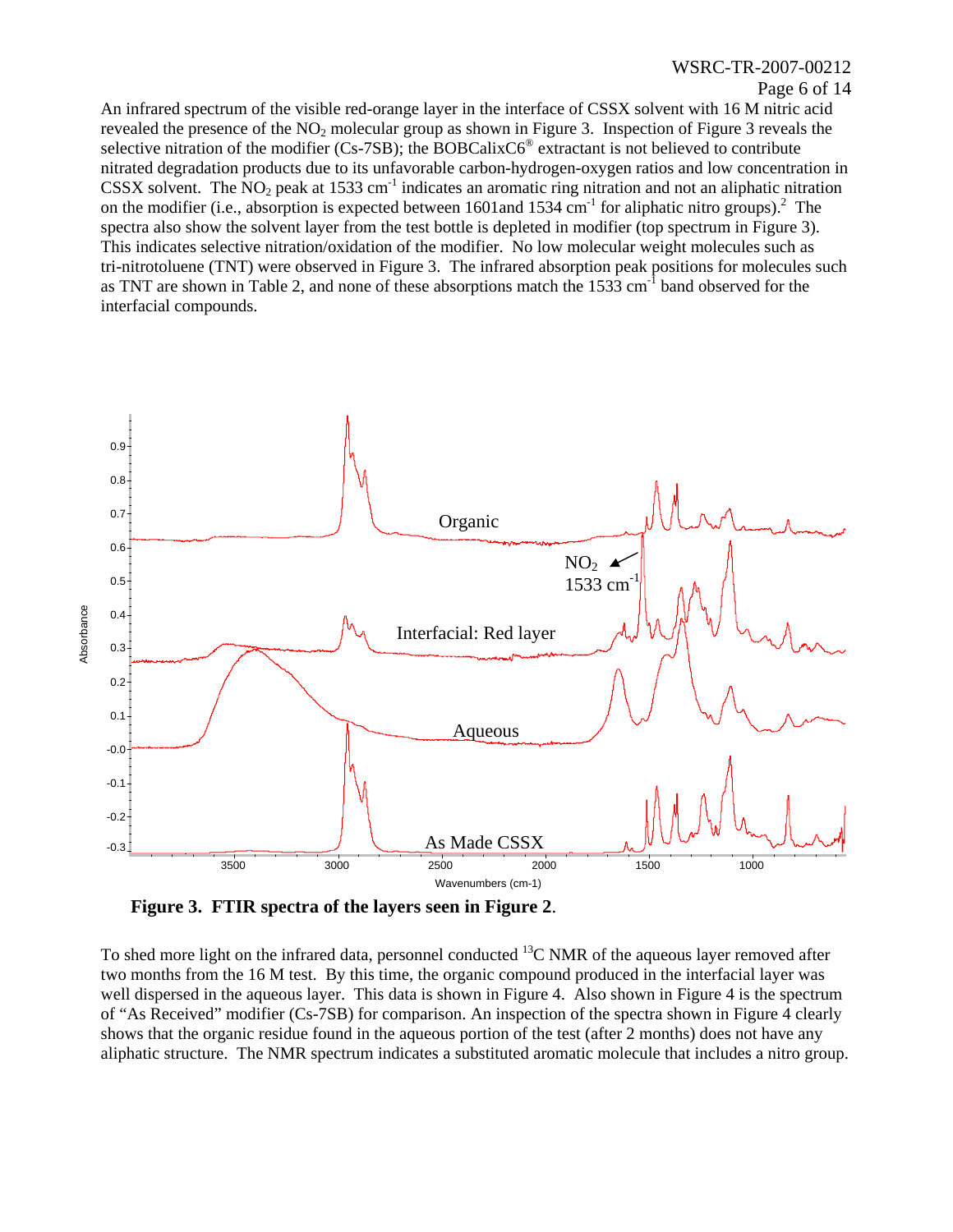|                          | Band $(cm^{-1})$                        | Integrated absorption<br>$(l cm^{-2} mol^{-1})$                 |
|--------------------------|-----------------------------------------|-----------------------------------------------------------------|
| TNT                      | 1080                                    | $383 \pm 28$                                                    |
|                          | 1349                                    | $1.05 + 0.45 \times 10^4$                                       |
|                          | 1402                                    | $648 + 4$                                                       |
|                          | 1559                                    | $1.56 \pm 0.79 \times 10^4$                                     |
|                          | 1606                                    | $1.02 \pm 0.01 \times 10^3$                                     |
|                          | 2898                                    | $359 + 20$                                                      |
|                          | 3107                                    | $642 \pm 127$                                                   |
| Ortho-MNT                | 1216                                    | $3.73 \pm 0.23 \times 10^3$                                     |
|                          | 1366                                    | $4.05 \pm 0.13 \times 10^3$                                     |
|                          | 1736                                    | $8.15 \pm 1.23 \times 10^3$                                     |
| Para-MNT                 | 1216                                    | $706 \pm 102$                                                   |
|                          | 1356                                    | $5.94 \pm 0.78 \times 10^3$                                     |
|                          | 1547                                    | $5.76 \pm 1.12 \times 10^3$                                     |
|                          | 1608                                    | $1.38 \pm 0.32 \times 10^3$                                     |
|                          | 1737                                    | $1.56 \pm 0.42 \times 10^3$                                     |
| RDX                      | 1272                                    | $4.17 \pm 0.67 \times 10^4$                                     |
|                          | 1602                                    | $2.16 \pm 0.19 \times 10^4$                                     |
| PETN                     | 1279                                    | $4.13 \pm 1.14 \times 10^3$                                     |
|                          | 1626                                    | $2.34 \pm 0.30 \times 10^4$                                     |
|                          |                                         | From J. Janni, B. D. Gilbert, R. W. Field, and J. I. Steinfeld, |
|                          |                                         | "Infrared Absorption of Explosive Molecule Vapors,"             |
|                          |                                         | Spectrochimica Acta Part A, 53 (1997) pp 1375-1381.             |
| $TNT = Tri-NitroToluene$ |                                         |                                                                 |
|                          | $MNT = MonoNitroToluene$                |                                                                 |
|                          | $RDX = Penclotrimethylene trinitramine$ |                                                                 |

Table 2. Infrared adsorption bands for TNT, ortho-MNT, para-MNT, RDX and PETN

<span id="page-6-0"></span>PETN = Pentaerythritol tetranitrate

We performed thermal analysis to determine the energetics of the nitrated organics resulting from the decomposition reaction. Researchers removed portions of the organic, interface, and aqueous layers from the solvent/16 M nitric acid solution and conducted DSC scans for each portion. Figure 5 shows the DSC thermogram from each portion of the solution. Inspection of Figure 5 shows the presence of broad exotherms in the scan of the interface layer as well as the scan for the aqueous layer. A much sharper exotherm is seen in the scan from the organic layer (labeled "MCU in 16M Nitric Acid"). The amount of heat generated during decomposition of the samples as well as the onset temperature is listed in Table 3. Inspection of Table 3 shows the decomposition energy density  $\Delta H$ , the onset temperature T<sub>o</sub> (in units of  $^{\circ}$ C) and algebraic manipulations of the two quantities that correlate to explosive detection testing as explained in the literature.<sup>3</sup> Also shown in Table 3 is the target value (criteria) for an energetic material to be classified as explosive. As shown in Table 3, after aging for 24 hours, none of the layers from the 16 M nitric acid solution decomposed to form compounds displaying characteristics associated with explosives.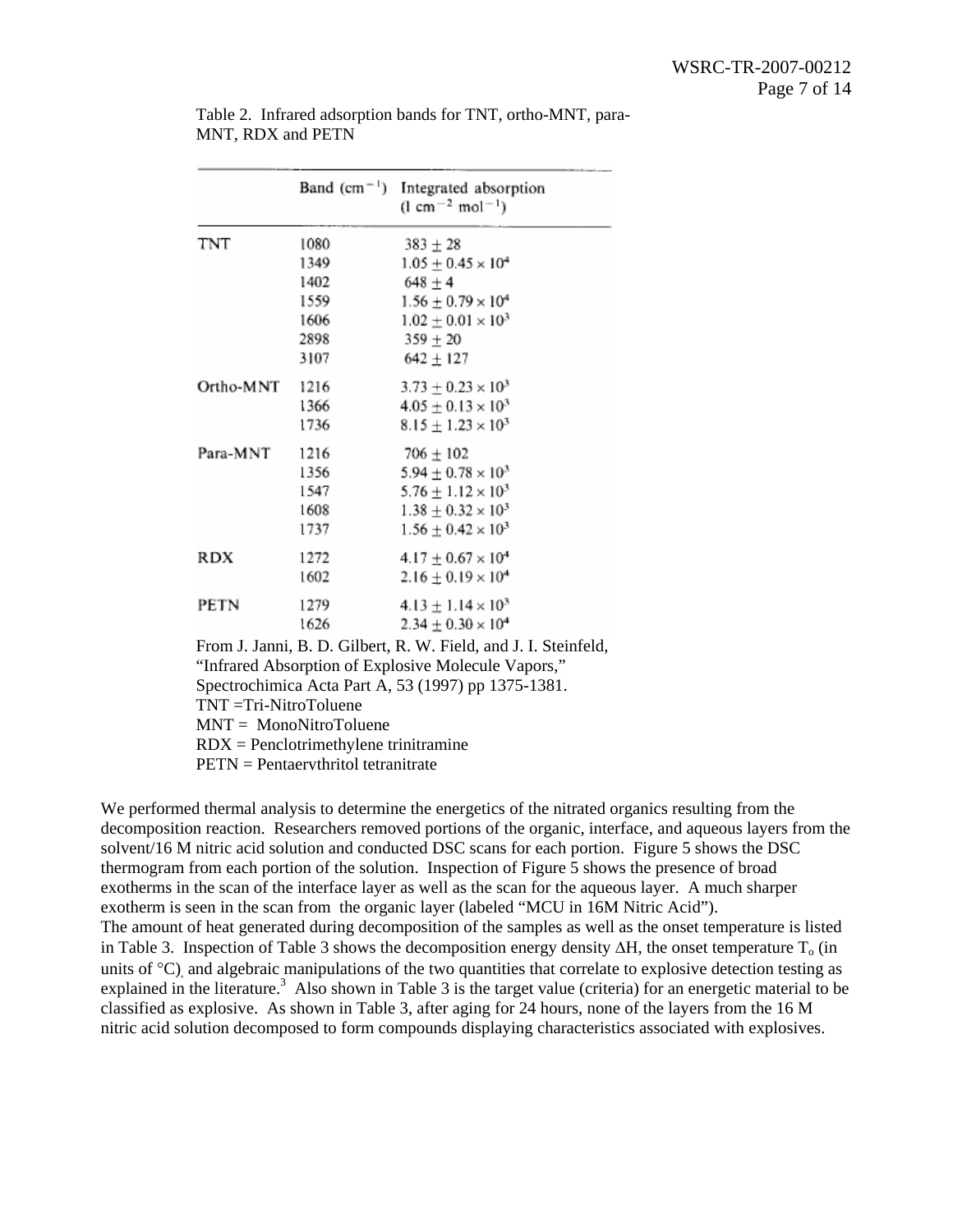

**Figure 4. The 13C-NMR spectrum of CSSX exposure to 16 M nitric acid for 2 months is shown in the upper trace. The lower trace shows the 13C-NMR spectrum of "As Received" Modifier C-7SB.**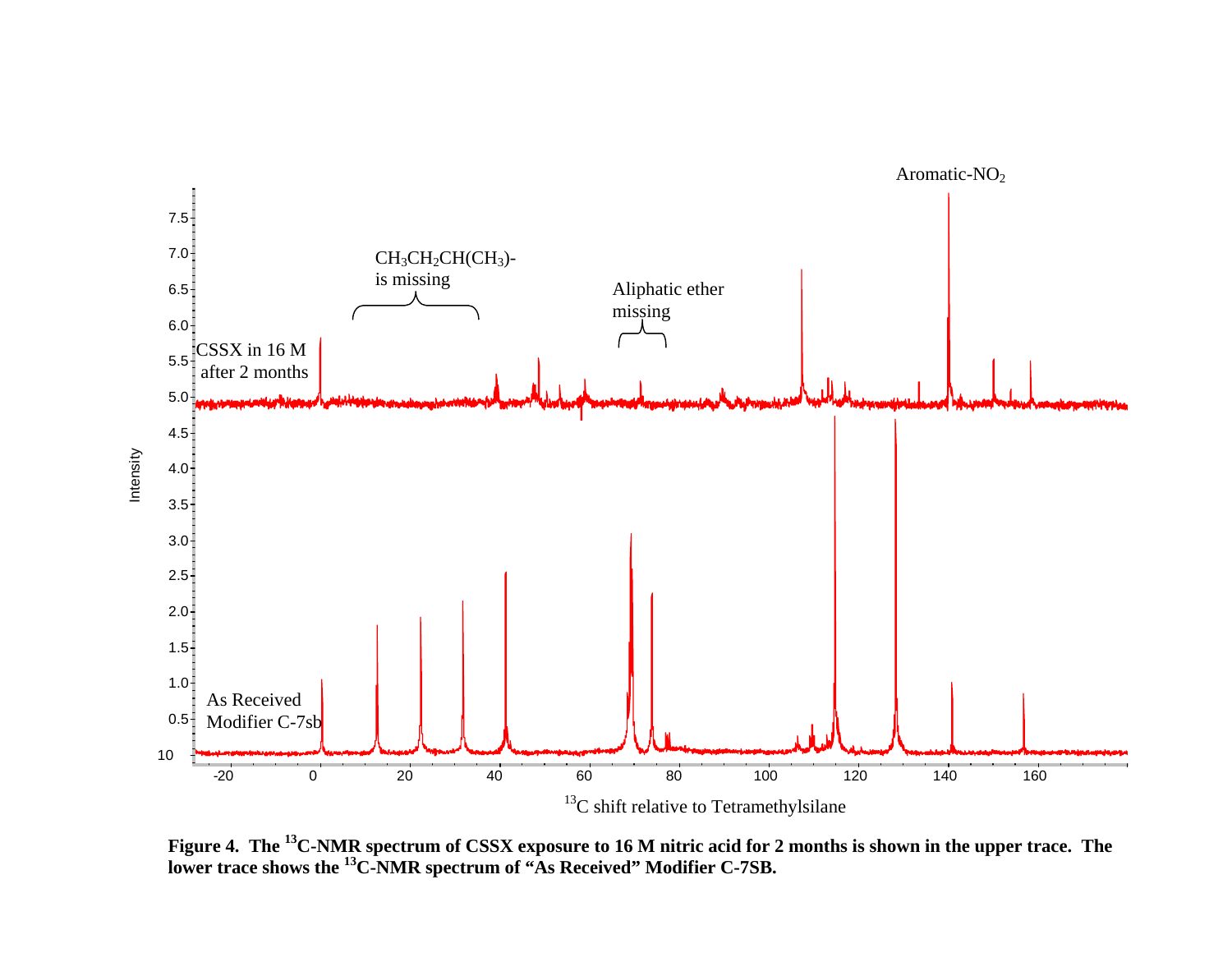

**Figure 5. The DSC scanning of the three different layers created after 24 hours of contact between CSSX solvent and 16 M Nitric acid**.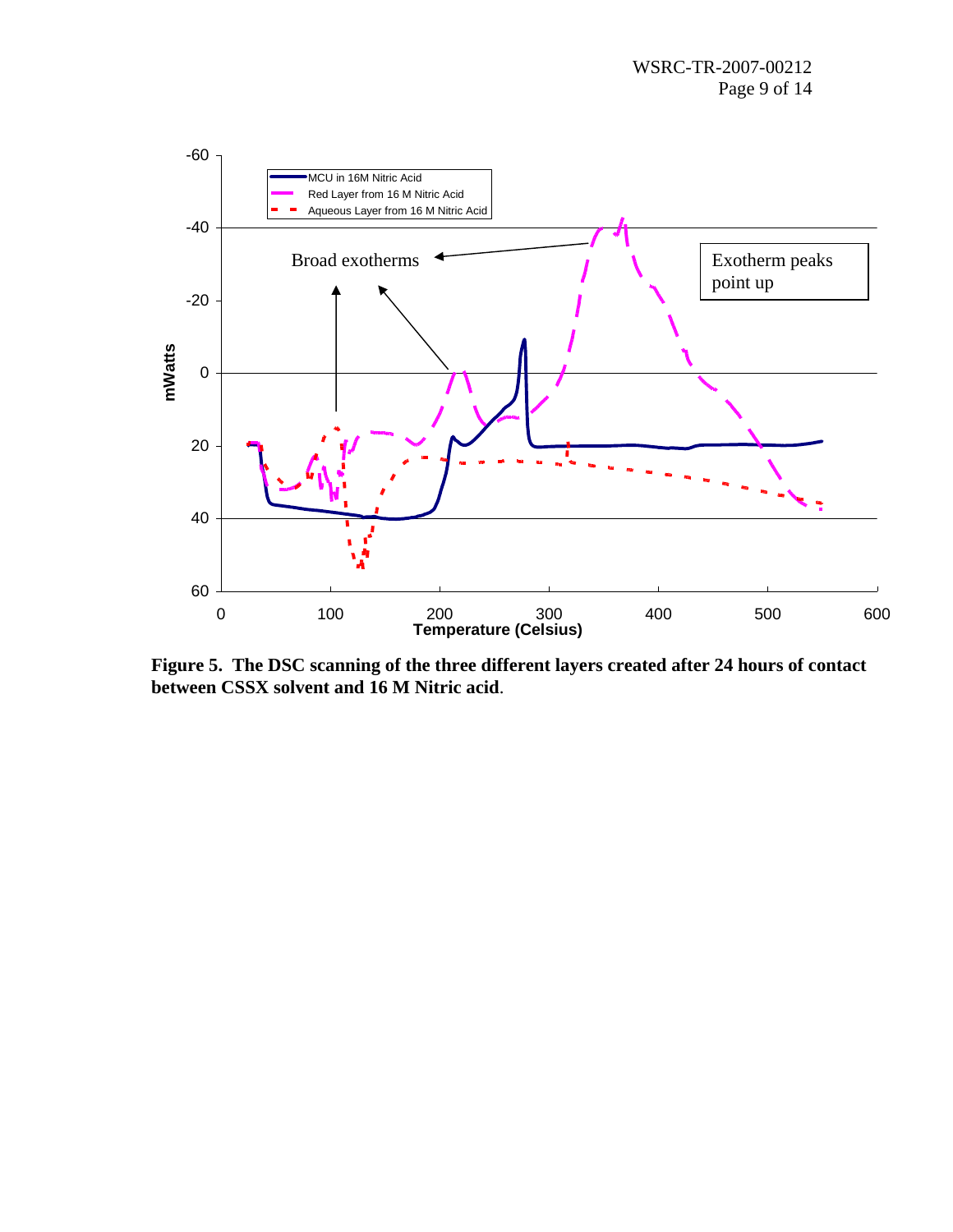| Sample<br>Identification                                                                                                                     | $\Delta H$ (J/g) | $To$ (Celsius) | $\Delta H/\; T_{\rm o}^{\rm -0.5~\#}$<br>(correlates<br>with GAP<br>test) | $\Delta H / T_{o}^{\#}$<br><i>(correlates)</i><br>with<br>Time/Press<br>ure test) | $KP^{*^{\#}}$<br>(correlates<br>with<br>Koenen<br>test) |
|----------------------------------------------------------------------------------------------------------------------------------------------|------------------|----------------|---------------------------------------------------------------------------|-----------------------------------------------------------------------------------|---------------------------------------------------------|
| Solvent in 16 M<br>Nitric Acid                                                                                                               | 139              | 196            | 10                                                                        | 0.7                                                                               | $-1495$                                                 |
| Aqueous Layer<br>from 16 M Nitric<br>Acid                                                                                                    | 101              | 73             | 12                                                                        | 1.4                                                                               | $-8.2$                                                  |
| Red Layer from<br>16 M Nitric Acid                                                                                                           | 475              | 275            | 29                                                                        | 1.7                                                                               | $-2138$                                                 |
| Solvent in 8 M<br>Nitric Acid                                                                                                                | 1.5              | 92             | 0.2                                                                       | 0.02                                                                              | $-343$                                                  |
| Target value for<br>Explosive <sup>#</sup>                                                                                                   | > 3000           | < 200          | $>88$ J/g $^{\circ}C^{0.5}$                                               | > 8.0                                                                             | >0                                                      |
| *KP = $\Delta H$ -(12.4 * T <sub>o</sub> -796)<br># From Sanjeev R. Saraf, "Molecular Characterization of Energetic Materials," Ph.D. Thesis |                  |                |                                                                           |                                                                                   |                                                         |

**Table 3. Calorimetry parameters from the DSC Analysis of CSSX solvent in 16 and 8 M Nitric Acid** 

# **Results and Discussion For ARC Analyses**

Texas A&M University, December 2003.

The DSC does not measure pressure released during decomposition; the ARC measures scale-up effects for pressurization and heating. A literature search identified a correlation exists between ARCresults and the thermal decomposition of known explosives. Table 4 shows the criteria that must be met by the decomposition of a material in the ARC to categorize the compound as explosive. In particularly, emphasis is placed on the pressurization rate as a determining factor for detecting explosive behavior. The pressure rate data (along with the temperature rate data) is used to determine venting requirements.

Personnel performed ARC analysis on 1 wt % of aged solvent (from the interface) in aged 16 M and 8 M nitric acid solutions. The ratio of organic-to-aqueous was chosen to conservatively bound the most probable conditions that would be present in the Analytical Laboratories drains if CSSX solvent were inadvertently disposed. The results from those tests are shown in Figure 6 (8 M nitric acid) and Figure 7 (16 M nitric acid). Inspection of both figures clearly shows selfheating behavior that leads to temperature rises beyond 100 °C and pressures rises of several atmospheres. A summary of the physical parameters from the ARC tests is shown in Table 5.

For comparison with the criteria in Table 4, the derivative  $(dP/dt)$  with respect to time was calculated for the data shown in Figures 6 and 7. As shown in Figure 8, the maximum pressure rate of 777 kPa/min (or 1.13 E-4 Mpsi/min) was observed for the 8M nitric acid system. This pressure rate is more than four orders of magnitude less than 2.2 Mpsi/min, which is the threshold indicated in Table 4 for a reaction to be explosive. Also, the maximum pressure rate is low enough that the decomposition reactions observed here do not meet the threshold for a deflagration. The maximum pressure rate observed in the  $8 \text{ M}$  nitric acid test was  $> 2,000$  times less than the 0.25 Mpsi/min listed in Table 4. Interestingly, the pressure rate was higher from the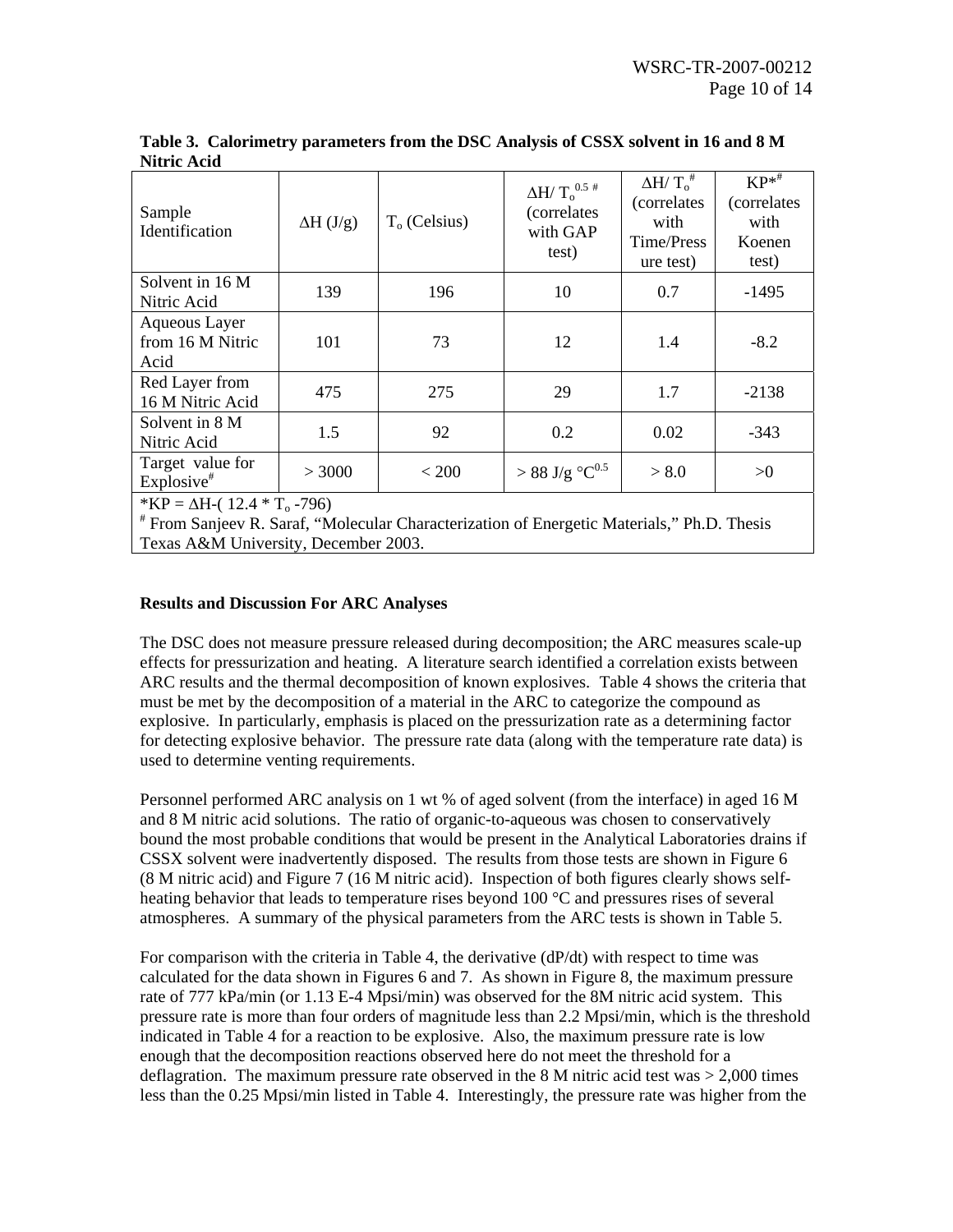decomposition of the 8 M nitric acid solution than from the 16 M nitric acid solution suggesting that, at higher nitric acid molarity (16 M), oxidation reactions dominate nitration reactions (by destroying nitrating species) in the degradation of organic material at room temperature. The increased pressure rate in the 8 M nitric acid test is not due to an increase in yield for the reactive intermediate but it is due to the oxidation of the CSSX solvent by the 8 M nitric acid.

| Explosivity rank and predictive ARC breakpoints |                                                                                                                                                                          |                                                                          |                                                                                    |  |
|-------------------------------------------------|--------------------------------------------------------------------------------------------------------------------------------------------------------------------------|--------------------------------------------------------------------------|------------------------------------------------------------------------------------|--|
| Explosivity<br>rank                             | Severest Class 1 property                                                                                                                                                | Correspondence to UN<br>classification                                   | Preliminary breakpoints based<br>$dP/dt_{\text{max}}$ (Mpsi/min), $T_p$ (°C)       |  |
| А                                               | Detonates (positive result in UN Gap, or BAM<br>50/60 or TNO 50/70 if UN Gap unavailable)                                                                                | Potentially Class 1                                                      | $dP/dt_{\text{max}} > 2.25$                                                        |  |
| B                                               | Heating under confinement: violent (Koenen<br>limiting diameter $> 2$ mm), and/or<br>Deflagration: rapidly (pressure in<br>Time/Pressure $> 2070$ kPa in $\leq 30$ ms)   | Potentially Class 1 but<br>not detonable                                 | $0.25 < dP/dt_{\text{max}} < 2.25$ and $dP/dt_{\text{max}}$<br>$0.04T_{\rm p} - 5$ |  |
| С                                               | Heating under confinement: medium or low<br>(Koenen limiting diameter < 1.5 mm), and/or<br>Deflagration: slowly (pressure in<br>Time/Pressure $> 2070$ kPa in $> 30$ ms) | Not Class 1                                                              | $0.25 < dP/dt_{\text{max}} < 2.25$ and dP.<br>$0.04T_{\rm p} - 5$                  |  |
| D                                               | No effect of heating under confinement, and<br>does not deflagrate (pressure rise in<br>$Time/Pressure < 2070 \text{ kPa})$                                              | No explosive properties<br>with respect to trans-<br>port classification | $dP/dt_{\rm max}$ < 0.25                                                           |  |

# **Table 4. Criteria for determining an explosive from an ARC result**.

From G. T. Bodman and S. Chervin, "Use of ARC in Screening for Explosive Properties," Journal of Hazardous Materials, Vol. 115, 2004, pp. 101-105.

UN = United Nations

UN GAP, UN BAM, and UN TNO are tests for explosive propagation, impact and thermal sensitivity of substances.

| Sample                           | Pmax (Mpsi)    | Tmax (Celsius) | $dP/dt$ (Mpsi/min) | dT/dt(Celsius/min) |
|----------------------------------|----------------|----------------|--------------------|--------------------|
| CSSX in 8 M                      | $2.54E-3$      |                | $1.13 E-4$         |                    |
| Nitric Acid                      | $17,517$ (kPa) | 266            | $777$ (kPa/min)    | 6.0                |
| $\overline{\text{CSSX}}$ in 16 M | $1.23 E-3$     |                | $1.3 E-5$          |                    |
| Nitric Acid                      | 8,483 (kPa)    | 210            | $90$ (kPa/min)     | 1.4                |

**Table 5. Parameters obtained from the ARC tests.**

Also note that agitating the sample (versus the bilayer configuration tested here) will increase the rate of nitration but not the extent of nitration since the latter is determined uniquely by the chemistry between nitric acid and the CSSX components. Agitation will also disperse the nitrated material faster into the aqueous solution (since the nitration makes the molecules more polar and therefore more soluble in water) and this dispersion will reduce the pressure and heat rise of the system. The presence of water intimately mixed with the nitrated material will attenuate the heat and gas given off by the thermal decomposition of the substance. Therefore, a more hazardous condition is created where all the nitrated material accumulates in a small spatial volume (a concentrating mechanism) as was obtained in this test at the interfacial layer between CSSX and 16 M nitric acid.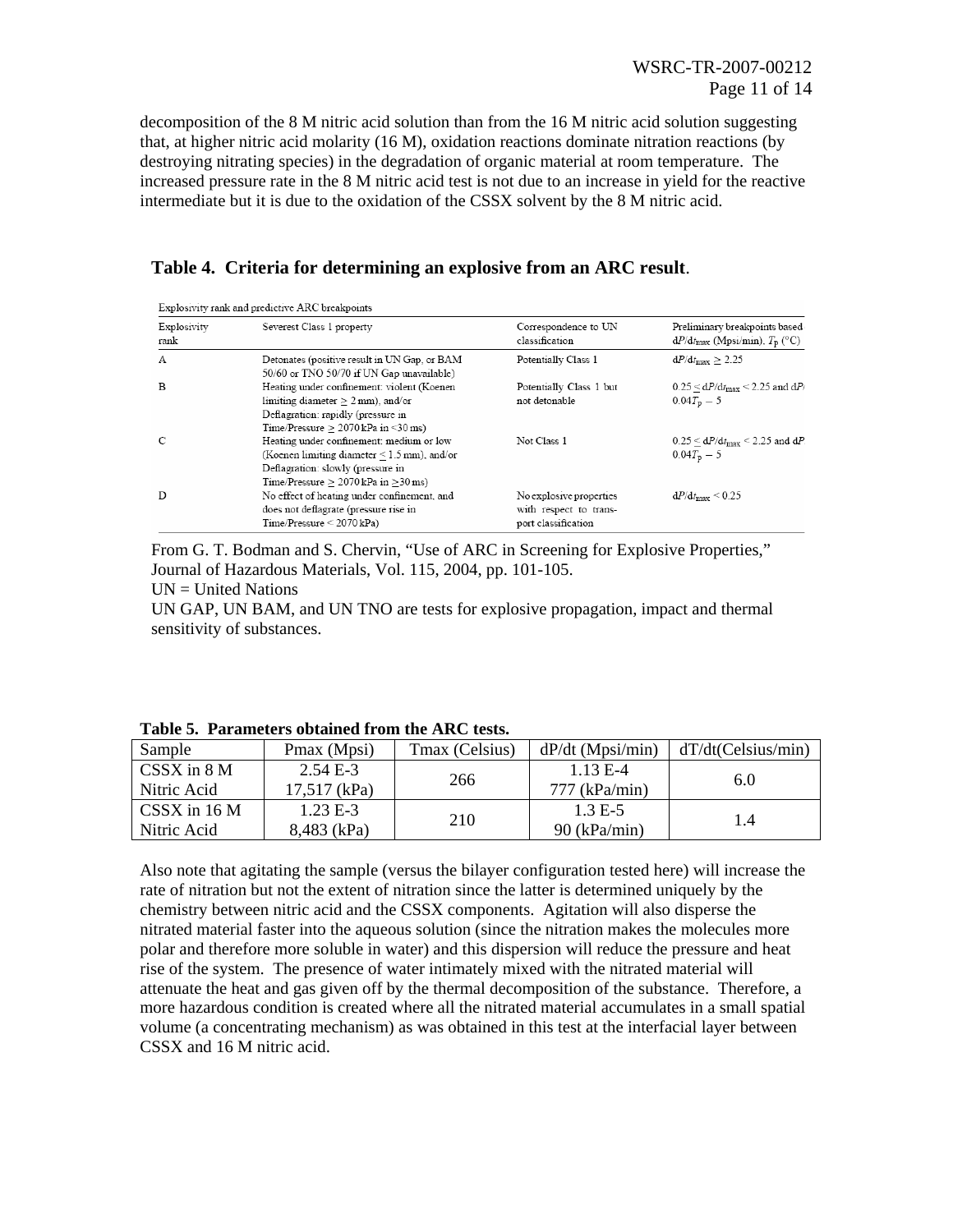

**Figure 6. Temperature and pressure rise resulting from decomposition of 1 wt % aged CSSX solvent (48 hours) in aged 8 M nitric acid.** 



**Figure 7. The temperature and pressure rise from the decomposition of 1 wt % aged CSSX solvent (24 hours) in aged 16M nitric acid. (1 kPa = 1.45 E-7 Mpsi).**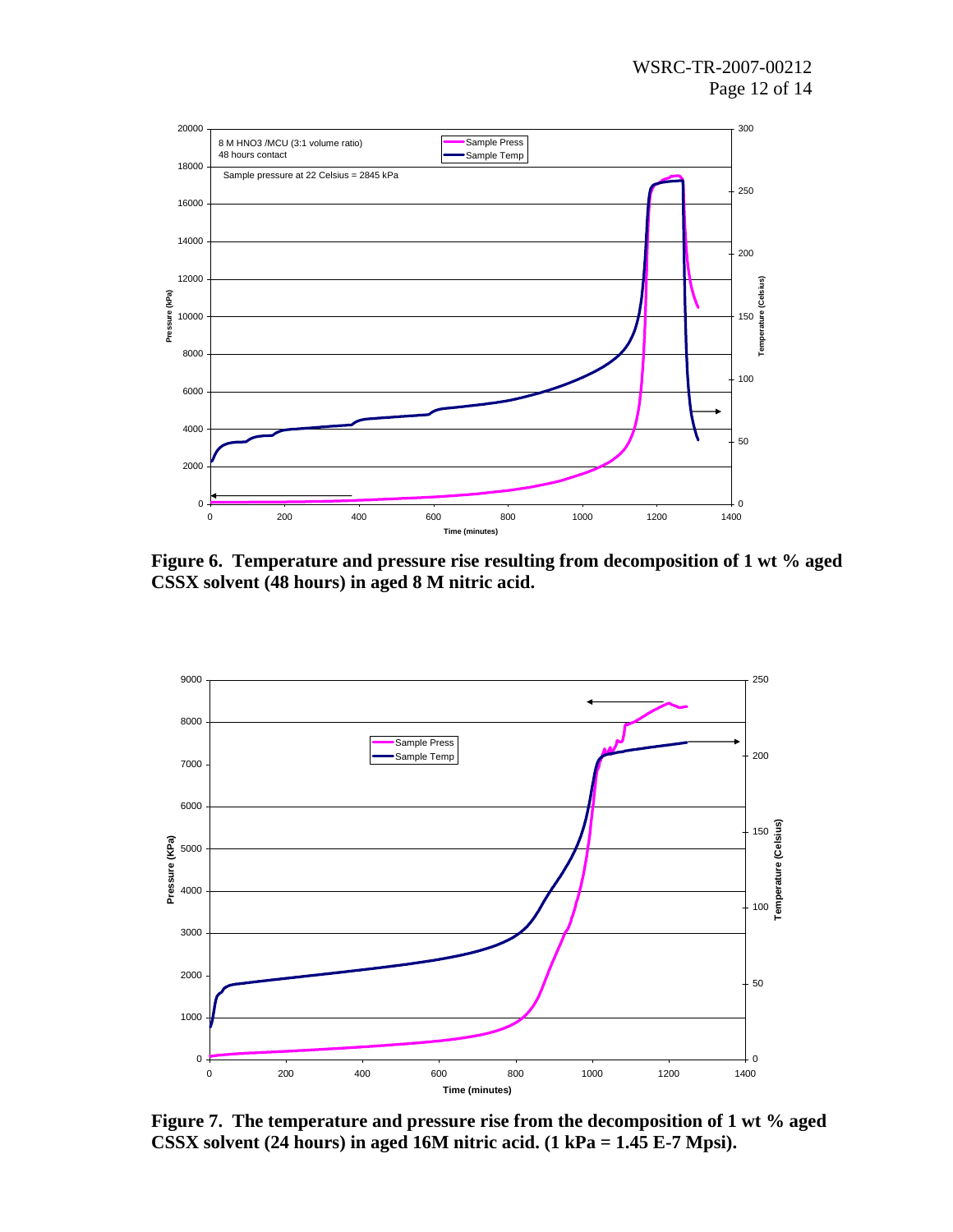Also, the extent of nitration (per organic molecule) obtained in this test is the highest that can be obtained since nitration is a chemical reaction dictated by molecular structure and chemical activity of substituents under the conditions tested. This test mixed two incompatible substances under conditions of temperature and pressure similar to conditions in the field (no external heating or pressurization). To increase the degree of nitration per molecule (and thus the energetics of the degradation products formed), much harsher conditions must be present than those associated with these tests or with the field conditions in the drain system. As shown by the collective data, the energy and gas generation rates from the decomposition of the accumulated nitrated substances did not meet the criteria for explosive or deflagrating material.



**Figure 8. The pressure rate (kPa/min) obtained from the decomposition of CSSX solvent in 16 and 8 M nitric acid.**